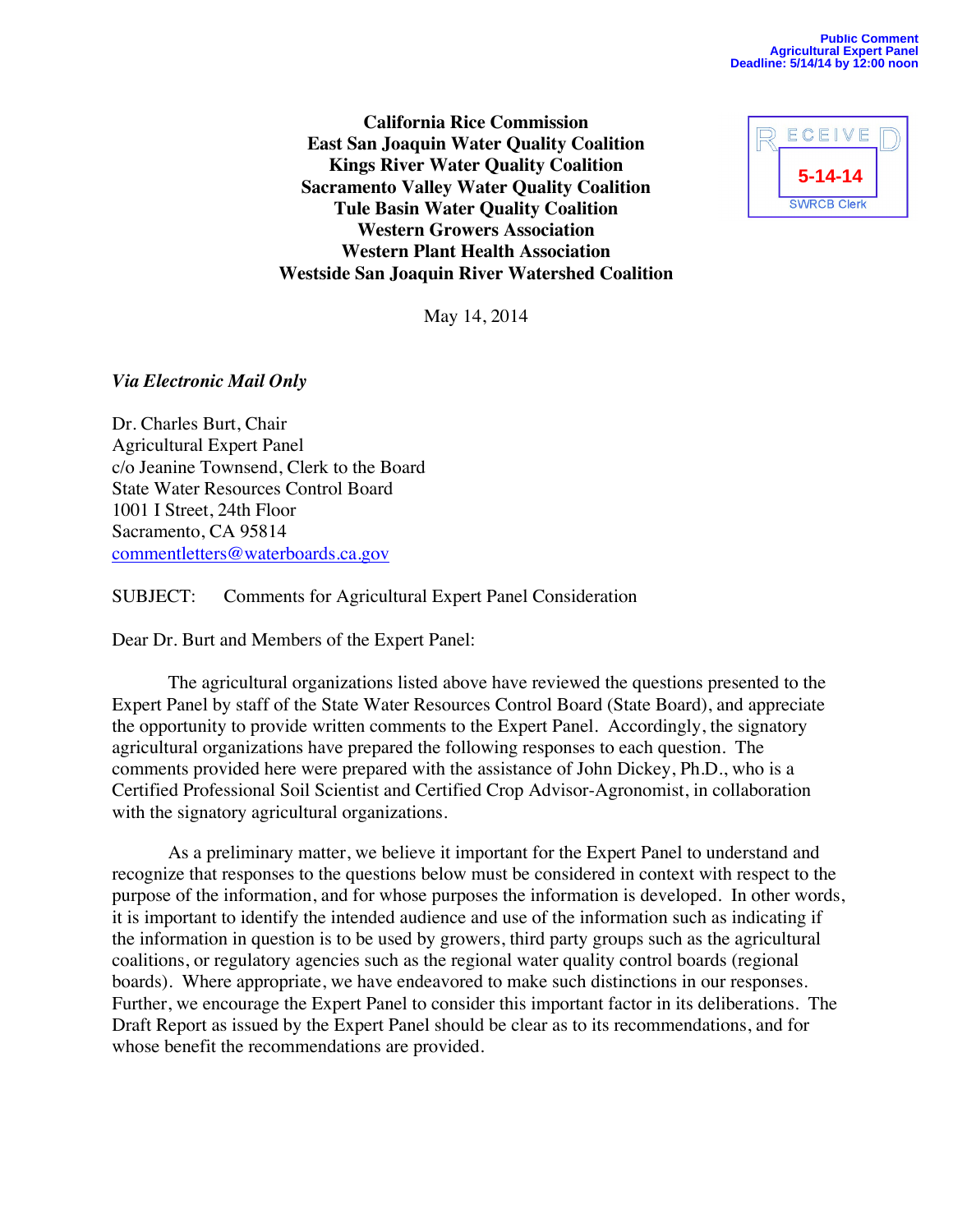In general, the comments provided below can be summarized into four main themes that correspond to the four key categories in which the questions have been organized: vulnerability and risk assessment, application of management practices, verification measures, and reporting.

• **Vulnerability and Risk Assessment.** To determine vulnerability and/or risk for the purposes of focusing regulatory attention, we support the methodologies currently being used by several of the Central Valley agricultural water quality coalitions in developing their Groundwater Assessment Reports (GAR). Specifically, two GARs have been completed and submitted to the Central Valley Regional Water Quality Control Board (Central Valley Water Board) for review and/or approval. The two reports to date are the GAR as prepared by the California Rice Commission, and the GAR as prepared by the East San Joaquin Water Quality Coalition. The California Rice Commission GAR has been approved by the Central Valley Water Board, and the East San Joaquin Water Quality Coalition GAR is under review. Other GARs are in development and will be submitted soon. The approaches taken in these specific GARs, and in the approach outlined in the Central Valley Water Board waste discharge requirements, are sound for determining the level of vulnerability to groundwater from overlying agricultural sources. Similarly, the approach taken by several Central Valley water quality coalitions in assessing, monitoring, and managing agricultural sources that might influence surface waters is also sound.

These approaches generally include characterization of irrigated agricultural activities with respect to their potential to retain or remove applied materials, and the potential for those materials to be transported into receiving waters. As part of these analyses, factors affecting pathways to surface water and groundwater resources (topography, soils, and underlying geology and aquifers), as well as the condition of those water resources (e.g., historical levels of pollutants), are thoroughly characterized. This provides foundational understanding of the environment upon which testable hypotheses and monitoring program designs can be based. As new monitoring data become available, such results are evaluated and interpreted in a manner that allows for the update of the initial characterization (if necessary), and gives agricultural coalitions the ability to focus and refine the monitoring design for future years. As is evident by the successes in the Central Valley's surface water program, these approaches have proven to be a successful means of identifying water quality challenges related to agricultural practices, and assists agricultural coalitions in focusing limited resources on addressing these challenges by applying or developing appropriate management practices.

• **Application of Management Practices.** In general, the signatory agricultural organizations do not believe it appropriate or legal for regional boards to dictate specific management practices in its orders. Water Code section 13360 states that, "[n]o waste discharge requirement or other order of a regional board or the state board or decree of a court issued under this division shall specify the design, location, type of construction, or particular manner in which compliance may be had with that requirement, order, or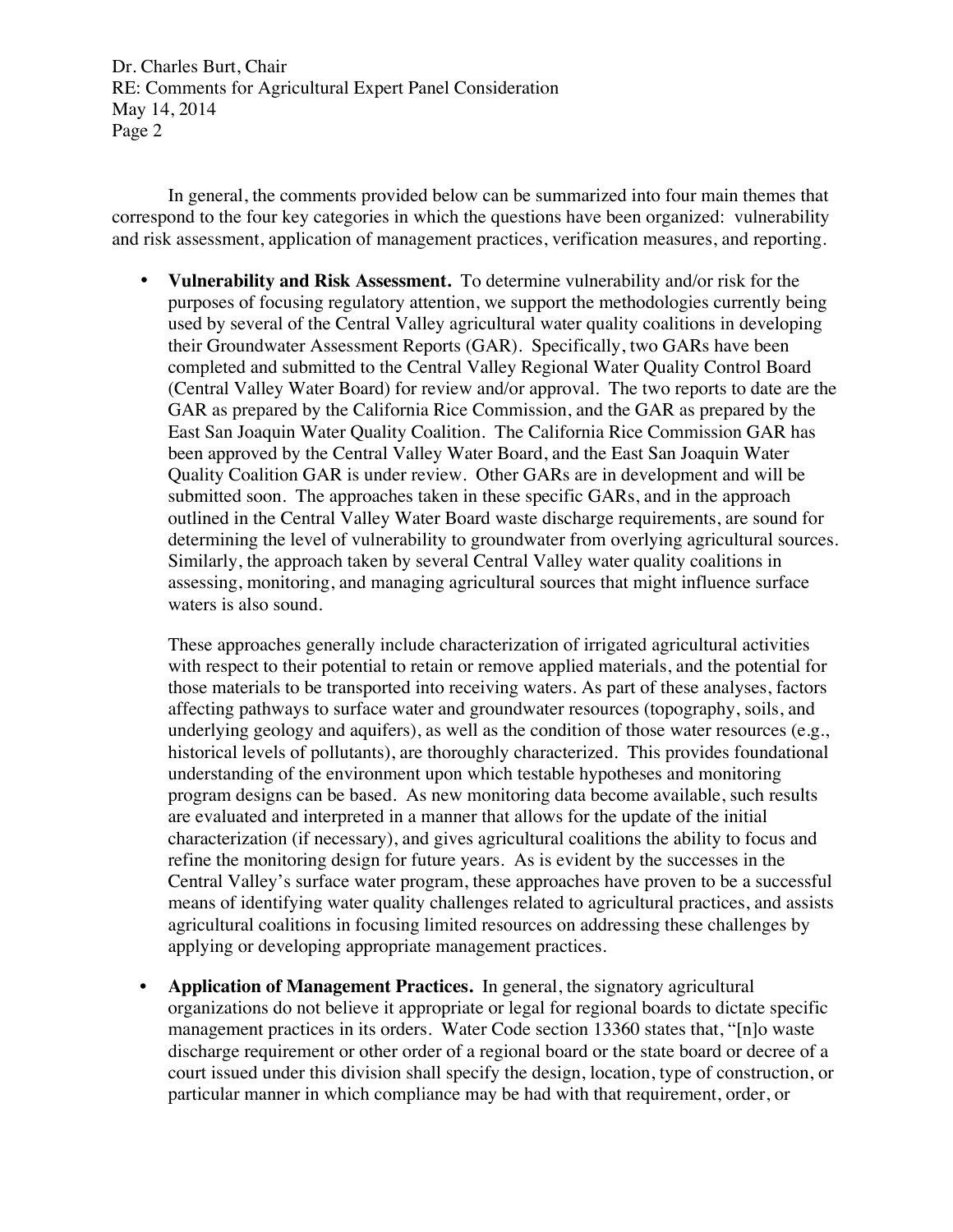> decree, and the person so ordered shall be permitted to comply with the order in any lawful manner." Notwithstanding this legal bar, we do believe it is appropriate for the Expert Panel to identify and make recommendations with respect to specific management practices or planning processes that growers should consider when making decisions with respect to nitrogen (N) use in their operations. And in fact, we have provided input on this below. However, and as stated previously, Expert Panel recommendations should clearly distinguish between practices and information that is useful for growers as compared to information that would be appropriate for reporting to regional boards.

• **Verification.** Under the Verification category, the questions appear to be looking for two distinct types of verification information. First, it refers to verification of implementation of management practices, and second, verification that the practices themselves are effective in protecting groundwater and surface water. In the opinion of the signatory agricultural organizations, the Management Practices Evaluation Program (MPEP) requirements as included in the Central Valley waste discharge requirements will provide the appropriate level of verification with respect to the effectiveness of certain identified management practices for areas identified as high vulnerability. The MPEP process will consist of evaluating representative management practices at representative agricultural operations to determine if such practices are protective of groundwater quality. Then, based on the information obtained, Central Valley agricultural coalitions will need to determine if other operations within the coalition area need to adopt similar practices. This approach will take some time, but it will ensure that practices implemented are protective of groundwater quality. Moreover, the MPEP approach for verification will generate timely and useful information and will provide more benefit than either (a) widespread monitoring of first encountered groundwater, or (b) collection of N quantities (e.g., applied and consumed N) for thousands of management blocks into a central database.

With respect to verification of practices that are being implemented, the Central Valley waste discharge requirements require all growers to prepare Farm Evaluations, using an approved template, for submittal to the third party agricultural coalition. The Farm Evaluation template that was approved for the East San Joaquin Water Quality Coalition requires growers to identify the management practices that they use for their growing operation. By receiving such information, the third party agricultural coalition can then evaluate if growers are implementing management practices that have been identified as being effective through the MPEP verification process. If the information provided shows that improvements are necessary, the third party agricultural coalition can then focus its resources to work directly with those growers needing improvement. This process provides for the appropriate level of verification with respect to seeing that appropriate practices are being implemented. Reporting of such information is discussed further below.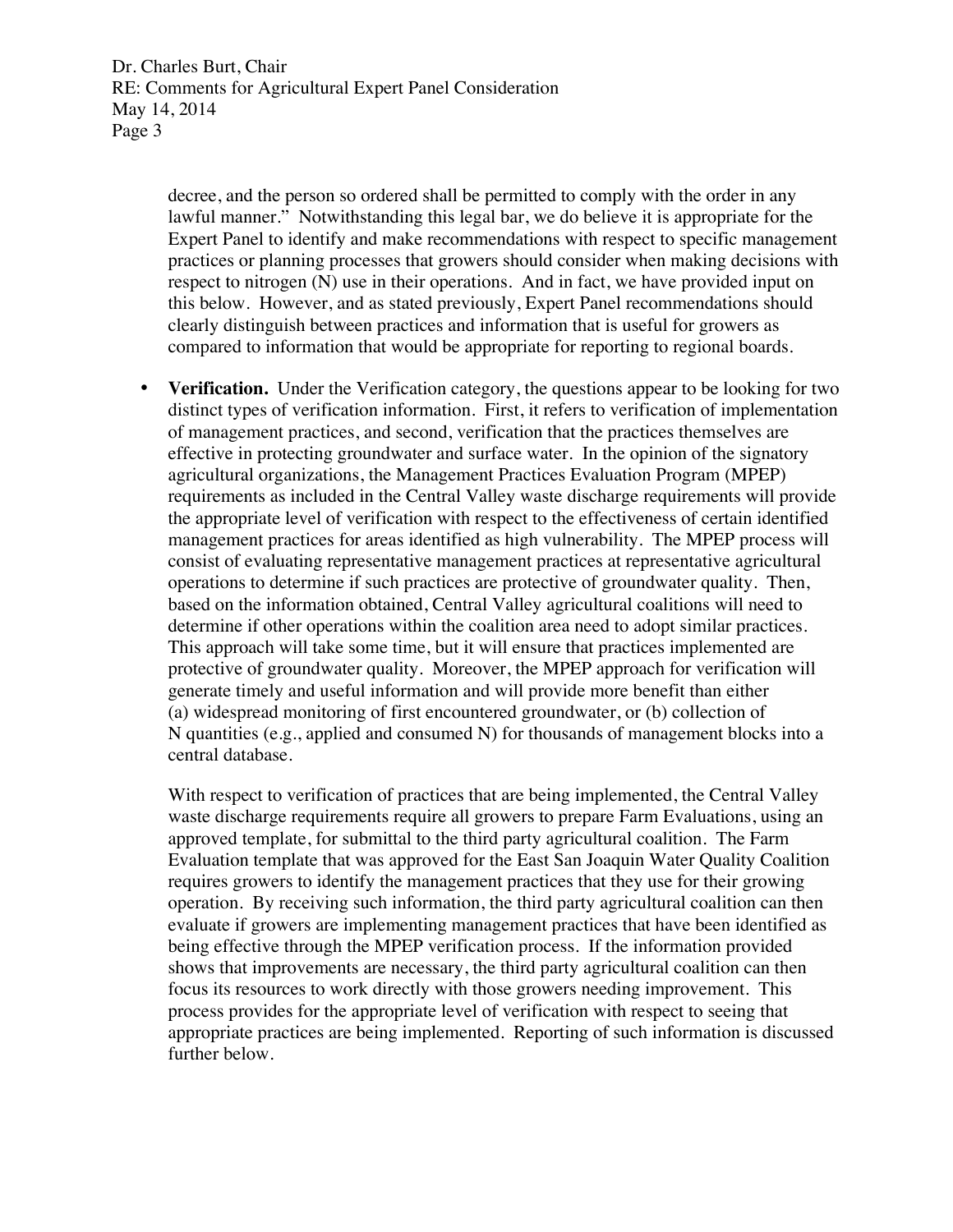• **Reporting.** Reporting information to the regional boards at an appropriate level is key in that it ensures compliance with program requirements, and provides regional boards with necessary information to bring enforcement actions if such actions are necessary. Reporting of certain water quality specific information is also necessary as it allows regional boards to determine if program requirements are effective in protecting waters of the state. However, excessive reporting requirements can be expensive and can direct valuable resources away from efforts that are more effective in protecting waters of the state. Also, reporting itself does not improve water quality, and thus the need for reporting needs to be balanced against the need for the information being requested. As it evaluates various reporting recommendations, the Expert Panel should be mindful of costs associated with reporting and the need for information. Specifically, the Water Code states that the burden of reporting, including costs, "shall bear a reasonable relationship to the need for the report and the benefits to be obtained from the reports." (Wat. Code, § 13267(b)(1).)

Our comments in response to the specific questions are provided here. The questions posed to the Expert Panel are underlined, and each is followed by comments on the preceding question.

## **I. Vulnerability and Risk Assessment**

1. How can risk to or vulnerability of groundwater best be determined in the context of a regulatory program such as the ILRP?

As discussed in our summary comments above, the methodologies employed by several Central Valley water quality coalitions in developing their GARs are sound for determining the level of vulnerability of groundwater to overlying agricultural sources. These approaches generally include characterization of irrigated agricultural activities with respect to their potential to retain or remove applied materials, and the potential for those materials to be transported into underlying groundwater. As part of these analyses, pathways to groundwater resources (underlying soils, geology, and aquifers), as well as the condition of groundwater in the region (e.g., historical levels of pollutants), are thoroughly characterized. This provides for a sound, foundational understanding of the environment upon which testable hypotheses and monitoring program designs can be based. As new monitoring data become available, these results can then be used to update the initial characterization, and to focus and refine the monitoring design for future years.

2. Evaluate and develop recommendations for the current approaches taken to assessing risk to or vulnerability of groundwater.

The approaches listed in a through e under question number 2 have generally been put forward by regional boards to assess risk on a field-by-field basis. Assessing vulnerability or risk on such a small scale for regional board use is impractical, and an inefficient use of resources. Rather, and as described above, we believe it more appropriate to assess vulnerability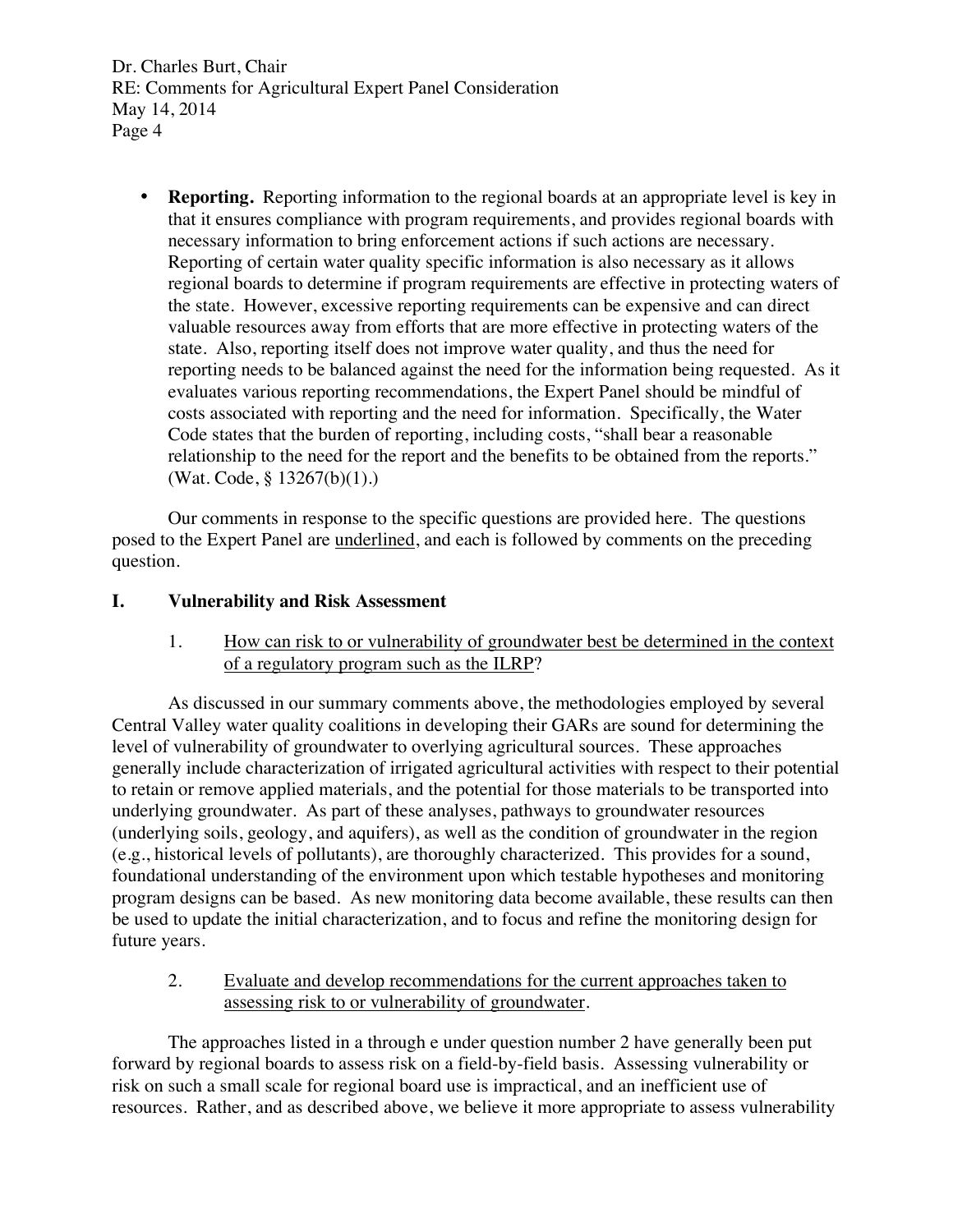for groundwater through the GAR process, and to assess vulnerability for surface water through the current surface water monitoring programs and their requirements for follow-up actions when water quality exceedances are measured. For individual growers (i.e., for their personal use), such approaches may be helpful. It is in this context with respect to individual grower use that comments below are provided.

### a. Nitrate Hazard Index (as developed by the University of California Center for Water Resources, 1995).

The authors of the index describe its purpose as follows, "[t]o provide information for farmers to voluntarily target resources for management practices that will yield the greatest level of reduced nitrogen contamination potential for groundwater by identifying the fields of highest intrinsic vulnerability." Accordingly, the authors of the index indicate that it is a helpful prioritization tool for individual growers, and can assist growers in identifying intrinsic vulnerability associated with their operation. Growers can then use this information to assist them in making decisions with respect to their agricultural operations. We agree with the index authors that the index is a useful tool for growers, and we believe that the index can be a useful tool for coalitions for making prioritization and vulnerability determinations. However, the index is not designed for determining compliance at the field level.

> b. Nitrate Loading Risk Factor (as developed by the Central Coast Regional Water Quality Control Board in Order R3-2012-0011).

The calculations established by Central Coast Water Board staff and adopted by the Central Coast Water Board alternatively consider crop type, irrigation method, and applied water nitrate concentration, and (in an alternative formulation), consider soil type and deep tillage. As with 2a, it is a field-by-field risk index that may provide some useful information to growers. However, the risk factor approach set forth by the Central Coast Water Board is not appropriate for regulatory purposes as it fails to consider a number of important factors such as crop need. As such, it has limited utility for regulatory purposes.

# c. Nitrogen Consumption Ratio.

With respect to the "Nitrogen Consumption Ratio," we believe, as a preliminary matter, that the focus should be on **crop need**—not **crop consumption**. Specifically, crop need is the amount of N that must be applied to a crop to achieve an expected yield. To calculate the correct amount of N to apply, one must account for the following:

- N needed to harvest "x" yield (N taken up by plants and removed in harvested material and N taken up by plants but left in the field)
- N needed for ongoing plant health purposes
- N temporarily bound in the soil
- N accounted for in irrigation water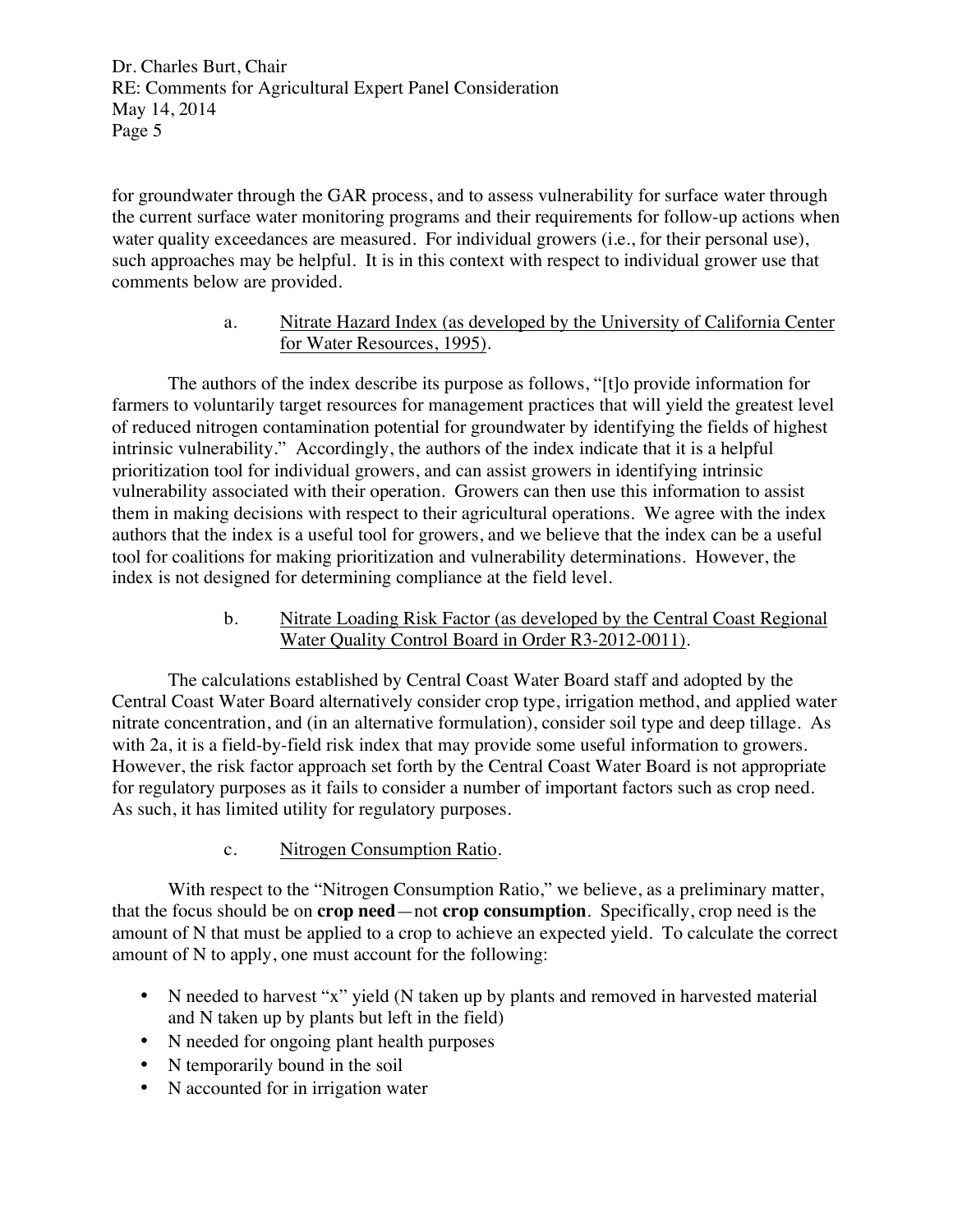- N supplied by mineralization of soil organic matter
- N transported from root zone in percolation

In comparison, crop consumption is the amount of  $N$  in lbs/ac that must be applied to replace the following:

- the N removed annually from the harvested portions of the crop
- cullage
- hulls/stems, etc.
- N stored in trees or vines (perennial crops)

In other words, although crop consumption is a key factor in determining crop need, a ratio that focuses on crop need will be a more valuable and accurate tool as compared to a ratio based only on crop consumption.

Considering the difference between the two, we believe it appropriate for the Expert Panel to opine on the difference between the two, and to make a recommendation with respect to what approach it considers to be more valuable.

Next, we comment on the ratio approach in general. As just noted, we believe that the focus should be on crop need versus crop consumption. Thus, any ratio approach that follows should also be developed based on crop need. However, at this time, certain Central Valley agricultural water quality coalitions have determined that sufficient information does not currently exist to make the ratio approach useful.

Further, to provide explanation and context, it is relevant for the Expert Panel to understand how the ratio issue came about, which we provide here. When the Central Valley waste discharge requirements were first being negotiated, some in agriculture believed that the ratio approach would be a simple approach for obtaining grower information that could then be conveyed to the third party for aggregation on a township level. By aggregating the information, it was originally thought that this would then allow third parties to compare N usage across similar crops and soil types to identify outliers. The information was then proposed to be used for focusing education and outreach on those outliers. However, as certain agricultural water quality coalitions have begun to implement the Central Valley waste discharge requirements, the limitations of the ratio in its current form have become more apparent.

Specifically, there is currently a lack of information for many crops to make appropriate decisions regarding crop need. This includes, e.g., lack of consumption information, and amount of N temporarily bound in soil. Until such information is developed, the ratio may not be a useful for reporting to the coalition and for the basis of township-based reports.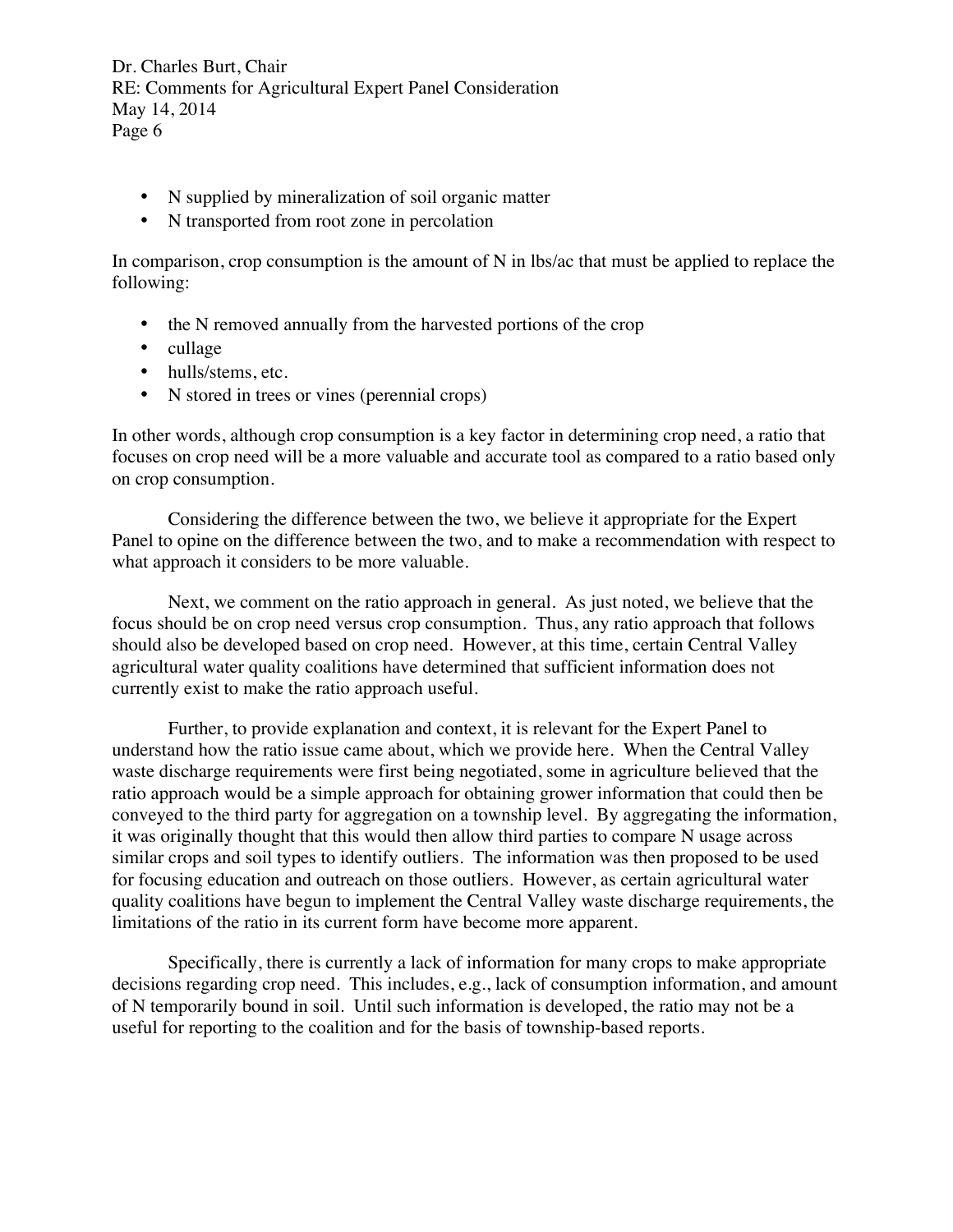Moreover, the ratio was not developed with the intent of it being used to identify vulnerability or risk. It was also not designed for regulatory purposes, other than to provide the third party coalition with some information with respect to N applied as compared to crop need and removal to try and evaluate grower practices on an aggregated township basis. As information is developed through the MPEP and other research efforts, a ratio approach (based on crop need) may become a useful planning tool for growers and subsequently a reporting tool for coalitions, and might then be appropriate for verification-type uses. Until then, we support efforts to develop the necessary information.

### d. Size of the farming operation.

This factor has no known relationship to the risk of vulnerability posed by irrigated agriculture.

# e. High Vulnerability Areas Methodology (as developed by the Central Valley Regional Water Board in a series of Waste Discharge Requirements issued to agricultural coalitions in the ILRP).

As indicated previously, we believe that the vulnerability approach in the Central Valley waste discharge requirements provides an appropriate methodology for assessing vulnerability on a broad scale. Such approach is comprehensive in that it considers soil types, groundwater quality data from a number of different sources, and other relevant information. It can also be updated as necessary as additional information is obtained. However, the vulnerability approach through the GARs is not appropriate for use on a field-by-field basis. Information in the GAR can be used by growers to assist them in making decisions for their operation, but it is not necessary nor is it an appropriate method for individual growers to conduct their own GAR in the same manner as the GARs are prepared for broader geographic areas.

3. How can risk to or vulnerability of surface water best be determined in the context of a regulatory program such as the ILRP?

Methodologies used by Central Valley water quality coalitions in assessing, monitoring, and then managing surface waters are sound for determining surface water vulnerability to irrigated agricultural sources of nonpoint source pollutants. The approaches used in the Central Valley generally include characterization of irrigated agricultural activities with respect to their potential to retain or remove applied materials, and the potential for those materials to be transported into receiving waters. As part of these analyses, factors affecting pathways to surface water (topography, soils, and proximity of agricultural operations to waterways), as well as the condition of surface waters (e.g., historical levels of pollutants), are thoroughly characterized. This provides foundational understanding of the environment upon which testable hypotheses and monitoring program designs can be based. As new monitoring data become available, such results are evaluated to update the initial characterization, and to assist agricultural coalitions in focusing their outreach and educational activities, and for refining the monitoring design for future years.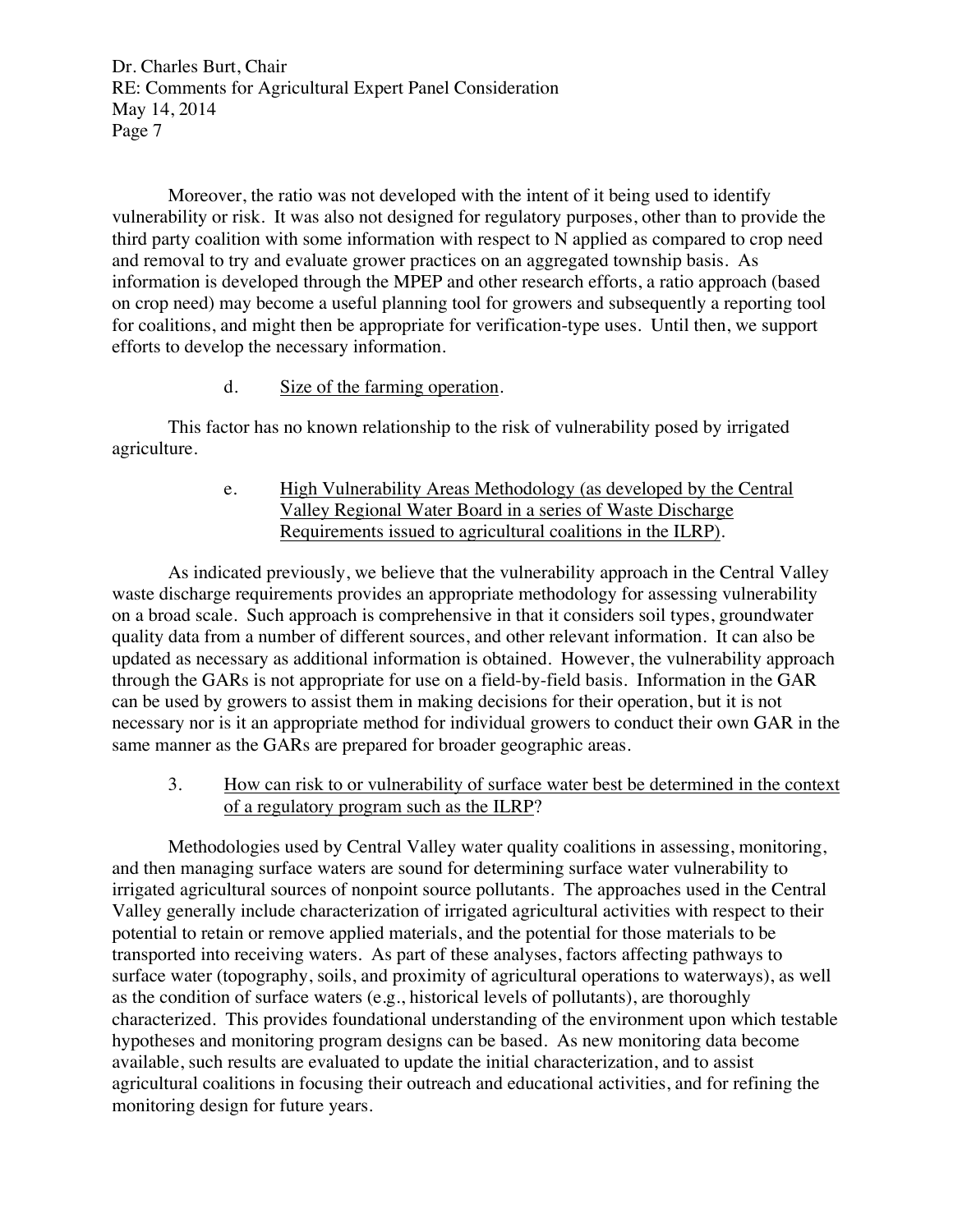### 4. Evaluate and develop recommendations for the current approaches taken to assessing risk to or vulnerability of surface water.

Similar to the comments above under question number 2 for groundwater, the factors identified in a through d appear to be associated with a determination of vulnerability or risk for an individual agricultural operation. In particular, factors a through c are used by the Central Coast Water Board for prescribing certain requirements to individual agricultural operations. In general, the signatory agricultural organizations do not believe that it is necessary or productive to prescribe certain requirements based on a perception of risk associated with the factors identified in a through c below. As described in response to question number 3 above, a more efficient approach for protecting surface water can be achieved through representative receiving water monitoring and follow-up actions based on receiving water monitoring results. Such an approach ensures that water quality problems are addressed and that limited resources are used efficiently. In contrast, the Central Coast Water Board approach as identified in factors a through c below presumes that agricultural operations that fit within the defined parameters are impacting surface water quality and as a result, such operations must meet certain specified requirements. It does not account for or consider management practices that may be employed that eliminate or significantly reduce risk. Thus, we do not support use of such factors for assessing risk and prescribing requirements.

# a. Proximity to impaired water bodies.

While proximity to a water body may be one factor with respect to risk or vulnerability of surface water, it is not the only factor and should not be used by itself to determine risk. This factor needs to be assessed in conjunction with a number of other factors, including the slope of the field, soil types, and implementation of management practices, to determine actual risk.

# b. Usage of particular fertilizer or pesticide materials.

As with proximity to an impaired water body, usage of registered materials in a legal manner does not in itself indicate risk. In addition, properties of the material (Koc, solubility, ionic properties) and the context (weather conditions) and manner (application location, method, and rate) of use also determine the extent to which a material can or does migrate. Distance to the resource and the sensitivity (e.g., aquatic toxicity) of the resource to the material need to also be considered. Accordingly, use of a material alone should not be used for assessing risk and prescribing requirements.

# c. Size of farming operation.

This factor has no known relationship to the risk of vulnerability posed by irrigated agriculture.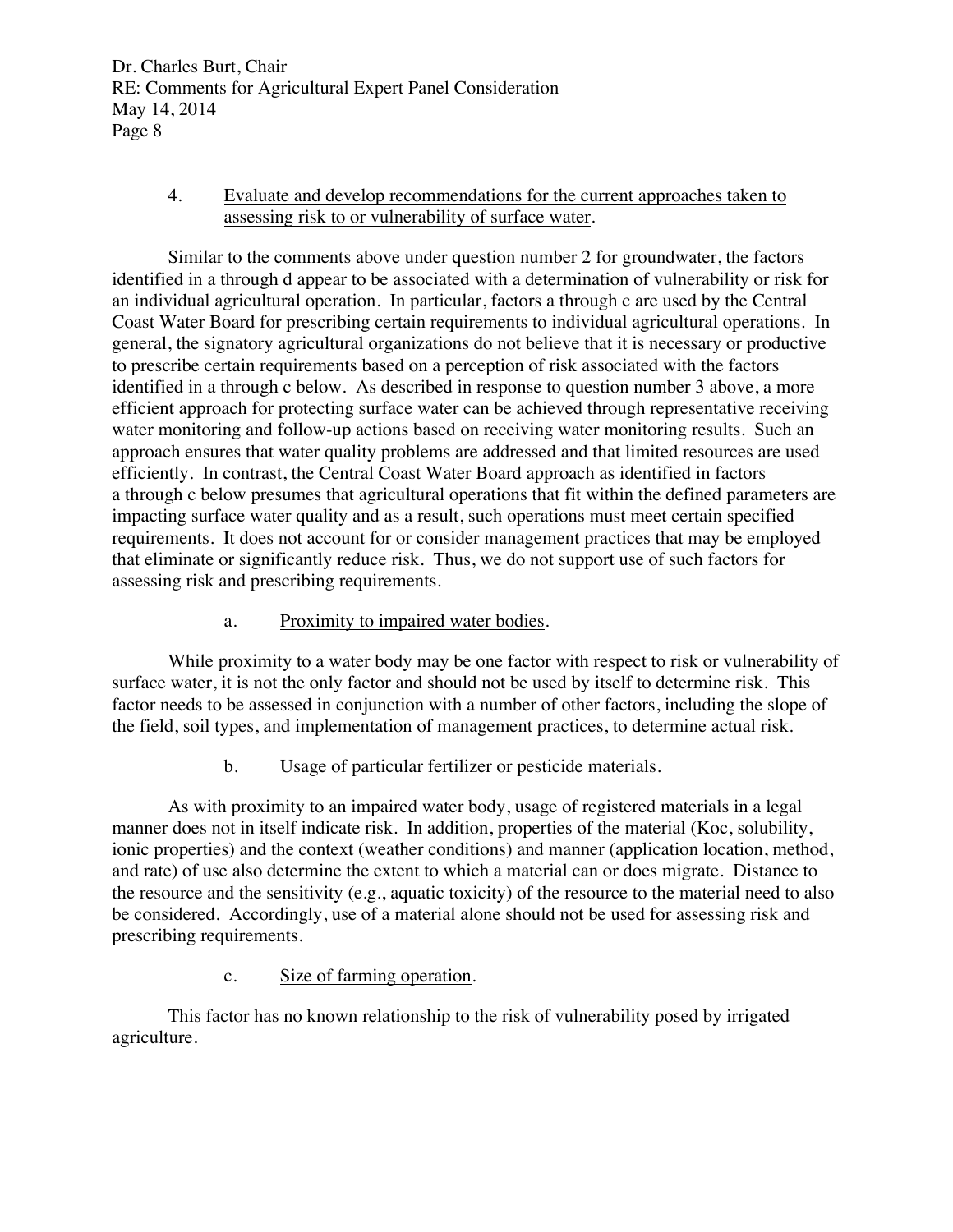# d. High Vulnerability Areas Methodology (as developed by the Central Valley Regional Water Board in a series of Waste Discharge Requirements issued to agricultural coalitions in the ILRP).

As indicated above, the Central Valley's program of conducting representative surface water monitoring in conjunction with development of management plans when there are surface water quality issues is an appropriate approach for identifying vulnerable areas with respect to surface water.

# **II. Application of Management Practices**

As indicated in our summary comments above, regional boards may not dictate the manner of compliance, or in other words, prescribe specific management practices in orders. Notwithstanding this fact, we do believe it appropriate for the Expert Panel to make recommendations with respect to grower level management practices. Such recommendations, however, should clearly be noted as being appropriate for grower implementation—not prescriptive requirements for regional board adoption.

## 5. What management practices are expected to be implemented and under what circumstances for the control of nitrogen?

The most appropriate management practices for addressing N are those that are part of a decision-making process that leads growers to make good N decisions that account for and consider the need to protect water quality. For example, nitrogen management planning in the manner described in University of California Cooperative Extension Training (UCCE) training, which is specific to each field situation, is a management practice. Included in such planning, one may consider, e.g., practices and tools that may favor retention of applied N in soil through careful irrigation, and cover cropping. Ultimately, we believe that N management planning done correctly by growers is the most appropriate management practice because it requires many different inputs of information, and will result in decision-making processes that are protective of groundwater and surface water.

Further, nitrogen management planning is informed by field research. The current research mechanisms, along with the cooperative extensive services that have existed for decades, can assist California agriculture in meeting the challenges associated with N.

Specifically, examples of management-unit-specific factors that can influence N application decisions are crop type/variety, crop rotation, cropping history and expectation, planting date, yield history and expectation, soil conditions including texture, salinity, and residual N content, within-block variability, crop residue mass load and carbon:nitrogen ratio, irrigation method and practices, climatic and microclimatic conditions, anticipated N losses and uptake per unit production, and estimated potential for leaching of excess nitrogen.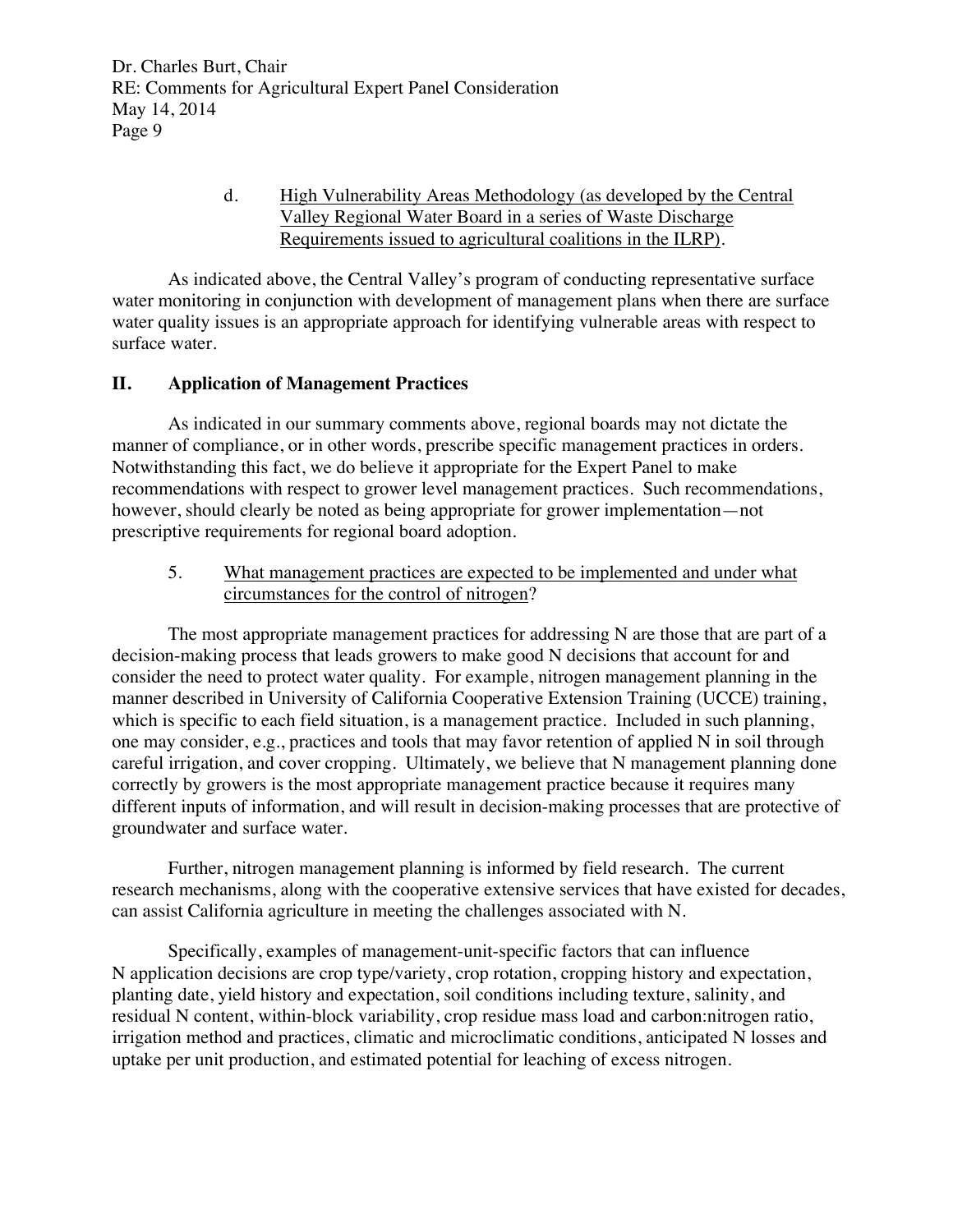One key management practice component is the increasing care that must be taken to retain N in the root zone until it can be used by the crop. Adoption of N management tools, and recent changes in other management practices, have a significant influence on the retention and use of N in crop root zones. For example, use of low volume irrigation systems, such as drip and microsprayers, have vastly expanded in acreage due in part to substantial production benefits for crops such as tomatoes, cool-season vegetables, almonds, grapes, and walnuts. N management planning tools from UCCE and industry are increasingly used to select fertilizer application form, rate, placement, and timing. In some cases, research on agricultural use of N needs to be expanded to provide sufficient guidance. Moreover, it is expected that, as new information becomes available, it will be relayed to growers and their advisors, and would be used in nitrogen management planning. The aggregate impact of implementing management practices of these types that are part of nitrogen management planning processes would be to improve the efficiency with which N is delivered to crops, while minimizing the mass of N lost to groundwater.

Overall, considering the complexity of issues associated with N and the number of factors that must be considered in nitrogen management planning processes by growers, we do not believe that there is one management practice, or suite of management practices, that can be prescribed by regional boards. Rather, the agricultural water quality coalitions in conjunction and coordination with commodity groups, the UCCE and industry, should continue to conduct outreach and education with respect to nitrogen management planning decisions. It is these types of efforts that will ultimately ensure that growers are implementing appropriate management practices. Meanwhile, the GAR approach, MPEP, groundwater trend monitoring, and annual reporting of coalition outreach activities will provide regional boards the information that they need to ensure that efforts are being made to first identify and then implement protective management practices.

6. What management practices are recommended for consideration by growers when they are selecting practices to put in place for the control of nitrogen?

In general, and as discussed in response to question number 5 above, the "best" management practice is planning and consideration of a variety of factors as part of a grower's decision-making process in determining the right time, right place, right material, and right amount with respect to application of N. Under such an approach, growers are more likely to use and control N in the manner that is useful for the crop but not detrimental to groundwater. Moreover, the diversity of field conditions requires that practices be defined as decision processes, not as rigid sequences of actions. Careful N management includes consideration of crop, irrigation, and fertilization practices. The outcome of this fertilization management approach should be informed decisions by growers with respect to applied form, rate, placement, and timing. However, the outcome could differ substantially among management blocks/units. Thus, we believe that while practices may have common elements across groups of management blocks, the best practice for addressing N is a decision process that leads growers to make the best decision for a particular management block that is protective of water quality. Such a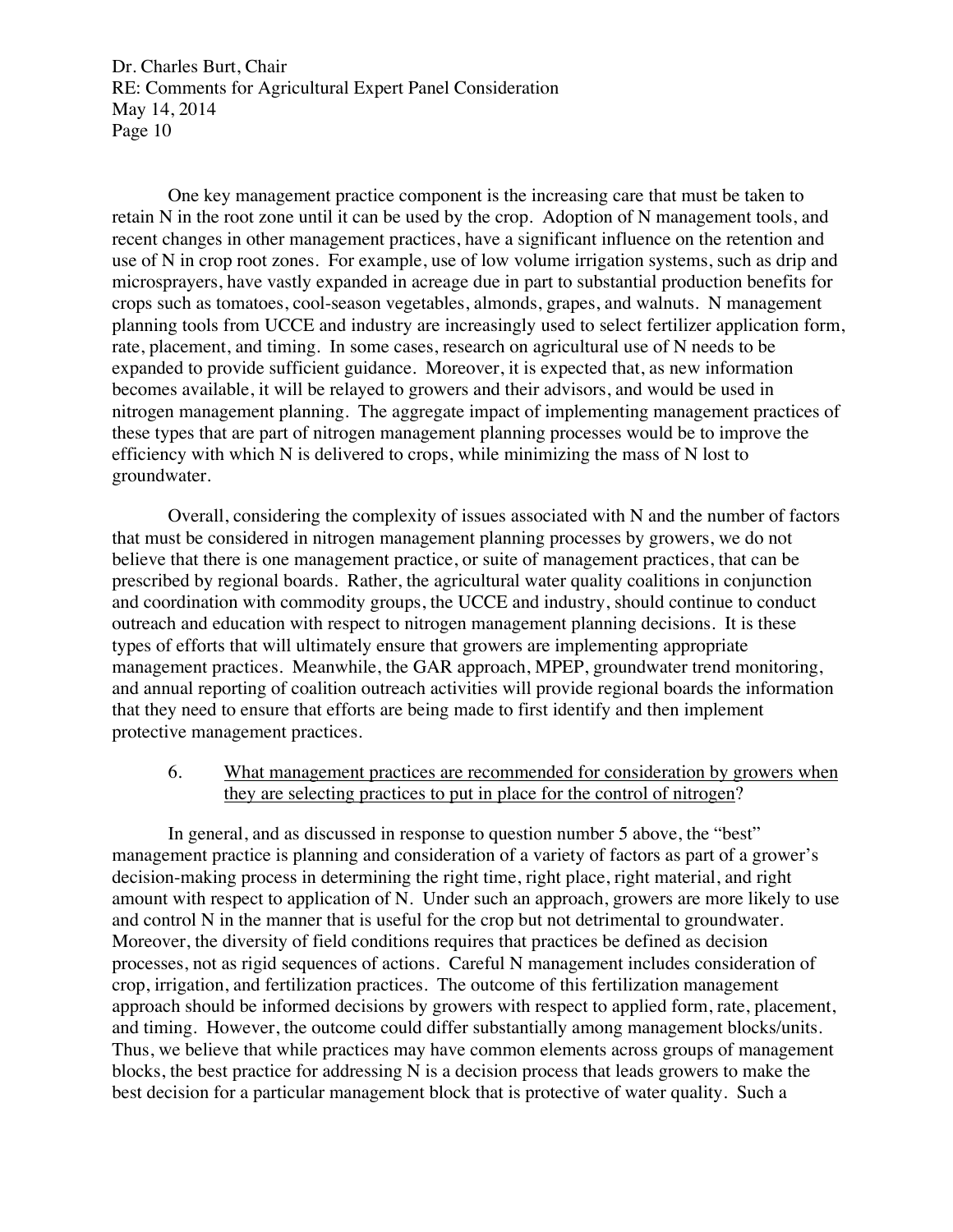process is flexible in that if conditions change after planting or crop set in a permanent crop, growers may adapt their decisions regarding N applications as necessary during the growing season. But ultimately, all decisions will be made with protection of water quality as a key component.

In summary, use of a sound decision-making planning process for N management should be the recommended practice at the grower level. It is important to note that this comment is specific to grower information and grower planning processes for their own operation. The issue of what information is necessary for the regional boards to ensure that implemented practices are protective of groundwater is discussed below under Reporting.

- 7. Evaluate and make recommendations regarding the usage of the following management practices.
	- a. Nitrogen mass balance calculations and tracking of nitrogen applied to fields. This should include consideration of measuring and tracking Nitrogen.
		- i. Applied to crops or fields.
		- ii. In soil.
		- iii. In irrigation water.
		- iv. Removed from field.
		- v. Estimation of losses.
	- b. Templates for determining nitrogen balance.
	- c. The usage of nitrogen balance ratios.
	- d. Nutrient management plans.

All of these factors are best considered in the context of N management planning by growers and their crop advisors at the management block/unit level. As stated previously, management practice decisions need to be site-specific, and be integrated among crop, irrigation, soil/climate setting, and fertility management, and need to be iterative to adjust for changing conditions. It is therefore most important to ensure that the proper decision processes are in place. The individual factors as identified above, or simplified subsets thereof, are not appropriate for regulatory tracking purposes (see further discussion below). Moreover, we contend that among the various types of information sought for consideration, crop need is more useful than crop consumption.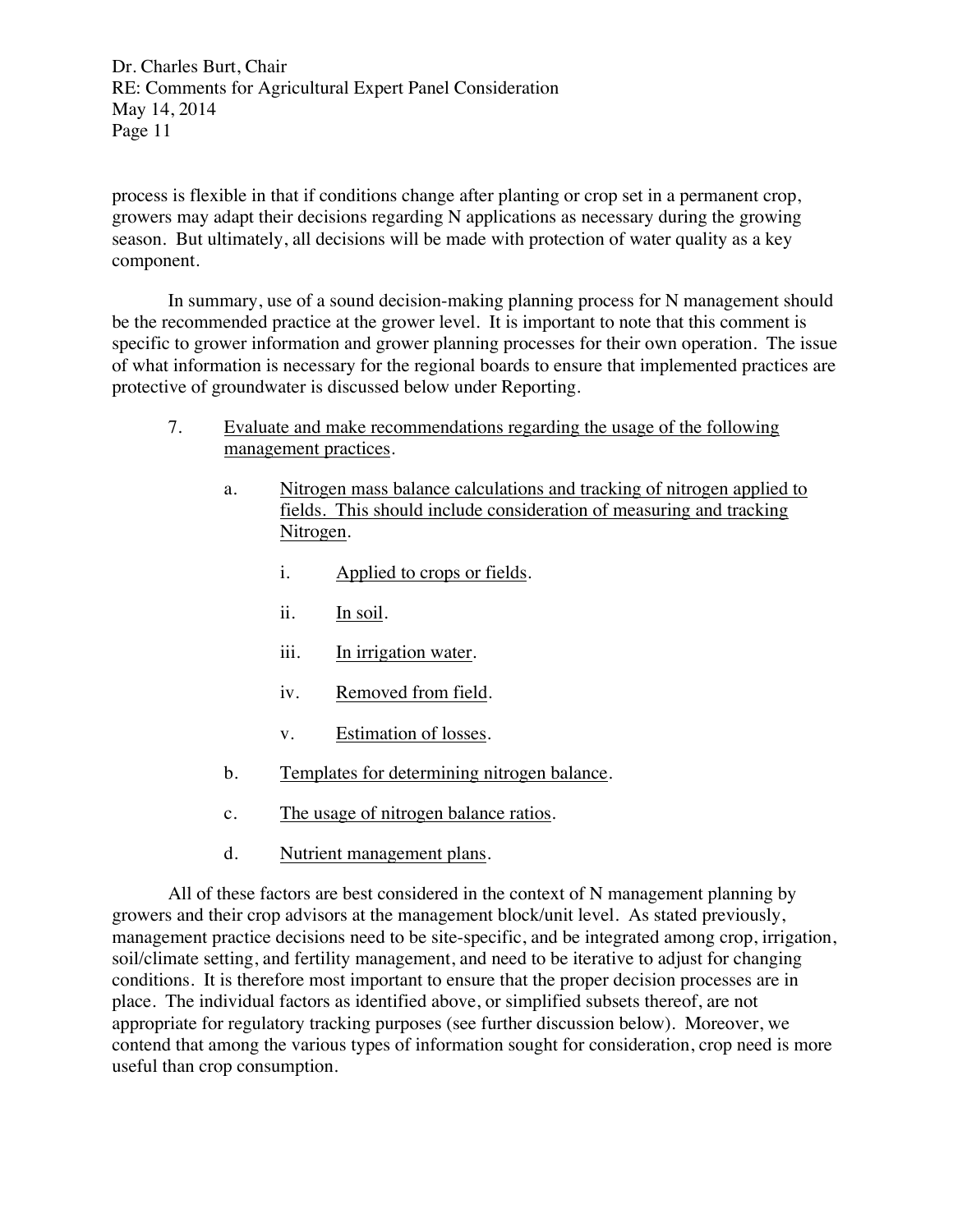# 8. Evaluate and make recommendations regarding the most effective methods for ensuring growers have the knowledge required for effectively implementing recommended management practices.

The delivery of information to growers can be accomplished in a number of ways, and all delivery mechanisms can be effective. For example, for decades growers have relied on their commodity organizations and UCCE to provide information on appropriate practices associated with a number of issues. These are delivery approaches that are recognized and trusted by growers. For information specific to water quality issues, growers have come to rely on the agricultural water quality coalitions, and such coalitions are well versed in conveying the appropriate level of information to growers to ensure that they are implementing practices that are protective of water quality. Information is conveyed through grower group meetings, as well as through individual grower consultations. Considering the number of different mechanisms, all of which can be effective, we recommend that there be a number of different options available to growers for obtaining such information.

With respect to the particular categories identified below, we understand this question to be requesting input on various mechanisms for mandating and ensuring that growers either be trained specifically for issues pertaining to the application of N, or that they be required to use a hired consultant of some sort for N recommendations. Our comments below are provided with this understanding.

# a. Required training.

Growers should be given the option of obtaining N management training similar to that provided to CCAs by UCCE under CDFA auspices should growers choose to take such courses. However, such training should not be required of growers. As a practical matter, it is unlikely that the resources exist to provide such training to all growers, except through the agricultural coalition outreach and education efforts that have been ongoing for years.

### b. Required certifications.

Growers should not be required to obtain a "CCA" certificate unless they chose to do so. Moreover, growers should be able to rely on properly trained CCAs or equivalent (e.g., Certified Professional Soil Scientist, CCA-Agronomist) that have obtained suitable certifications. Growers should also have the option of self-certification given that (a) not all growers are in a position to hire outside professionals to advise them, (b) growers who have adequate expertise and know their operations intimately should be capable of N management planning, and (c) at present and for the foreseeable future, there is a shortage of CCAs, CCA-Agronomists, and Certified Professional Soil Scientists with training in N management planning (about 700, statewide).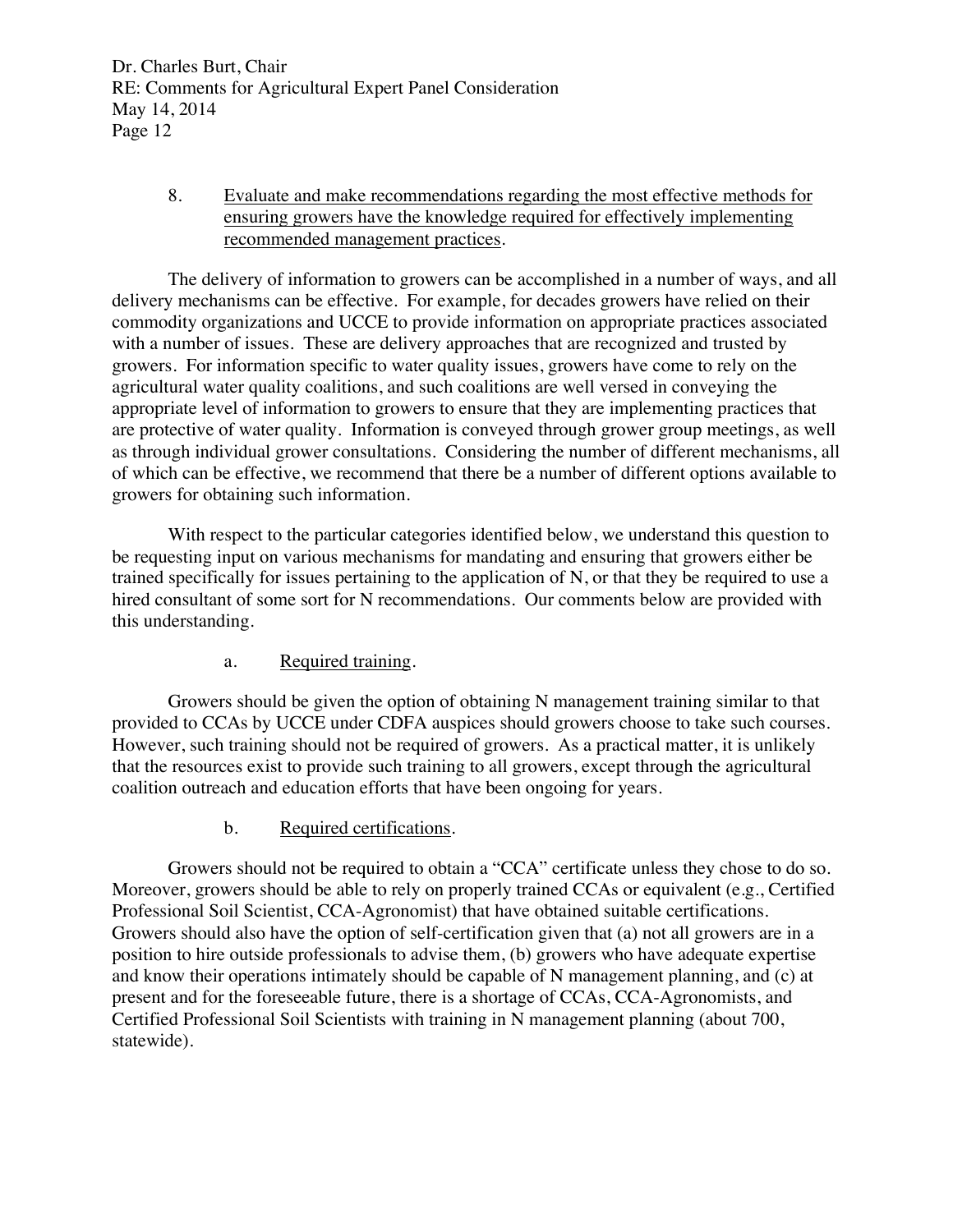## c. Workshops sponsored by third parties such as: CDFA, County Agricultural Commissioners, Farm Bureau, UC Cooperative Extension.

As indicated above, there are a number of delivery mechanisms, and all can be effective.

d. Usage of paid consultants – e.g., CCAs/PCAs.

Requiring the use of paid consultants in regional board orders is not appropriate. The focus should be on ensuring that the grower, or whomever the grower is relying on for such decisions, is sufficiently qualified and informed to render appropriate decisions and guidance. It should remain the discretion of each grower to use paid consultants to assist in farm management activities.

## e. UC Cooperative Extension specialists.

UCCE and its specialists tend to avoid management block- or unit-specific recommendations, and generally are not equipped to provide such specific recommendations. Rather, UCCE and its specialists prefer to provide growers and their advisors with knowledge and tools to make appropriate, management block- or unit-specific decisions.

## **III. Verification Measures**

## 9. What measurements can be used to verify that the implementations of management practices for nitrogen are as effective as possible?

As noted in our summary comments above, verification can occur on two levels: verification of practices, and verification that N management practices are widely and correctly applied. Our comment here focuses on approaches that can be used to verify that certain practices are effective. Once a practice has been determined to be effective, then application of such practices can be advocated as appropriate and applicable. The primary approach for such management practice verification is contained in the MPEP requirements as set forth in the Central Valley waste discharge requirements. In general, the MPEP will result in evaluation and identification of protective management practices for various commodities under a range of conditions that are representative. Further, the MPEP concentrates on making such determinations for areas that have been identified as highly vulnerable under the GARs. This helps to assure that limited resources and efforts are focused on the areas of greatest concern. The results from the MPEP can then be used to determine if practices at other agricultural operations that have similar conditions are adequate or need to be improved. The MPEP program is appropriate because it will likely include representative field level studies that are focused on determining practice effectiveness specific to protecting groundwater. Welldocumented, sound results are then conveyed to others for implementation as applicable.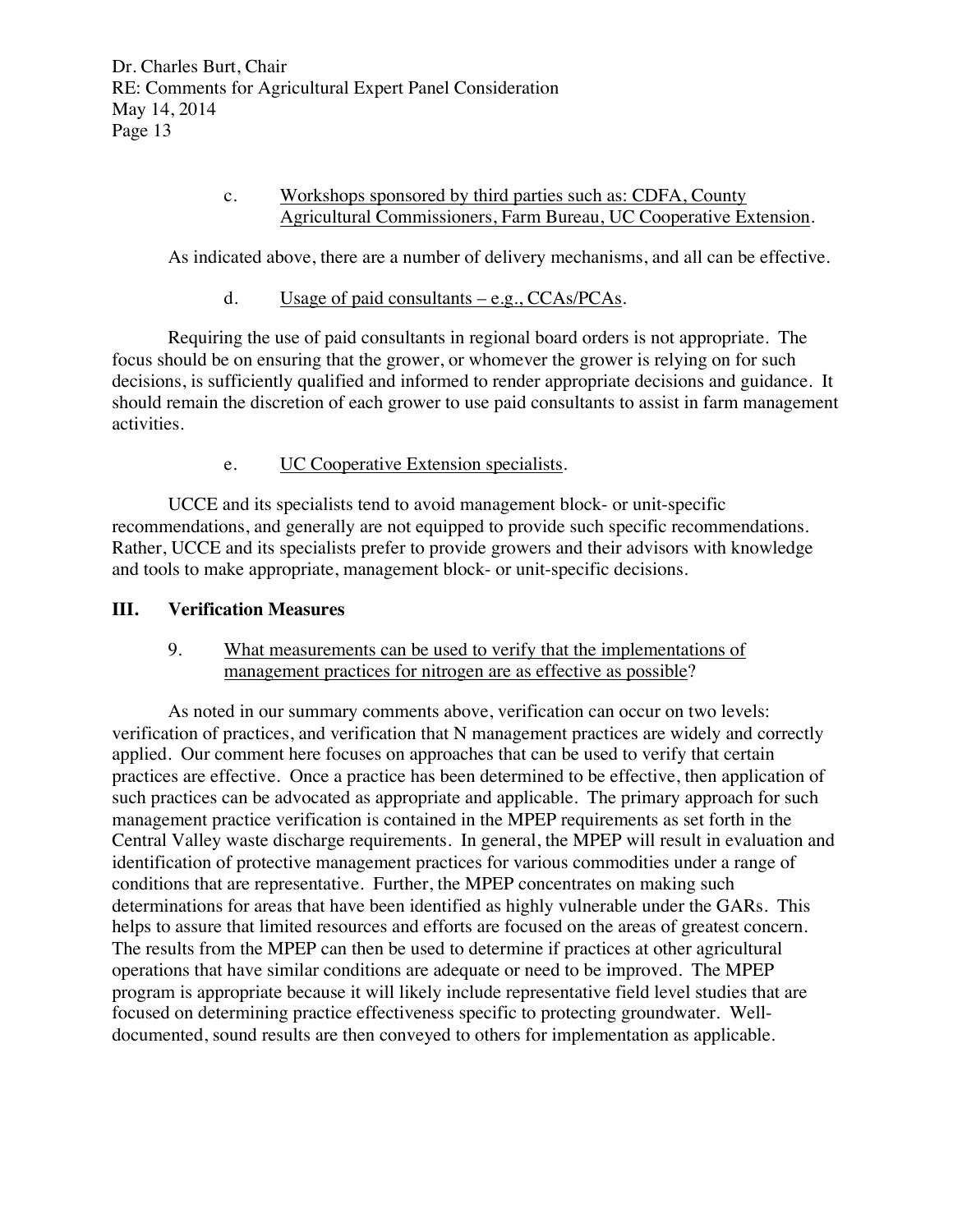# 10. Evaluate and make recommendations regarding the usage of the following verification measurements of nitrogen control.

a. Sampling first encountered groundwater via shallow monitoring wells.

Before responding to this comment, it is necessary to first clearly identify and define what is meant by the terms first encountered groundwater, shallow groundwater, and deeper groundwater. For the purposes of our comments here, we define these terms to mean as follows:

- *First encountered groundwater*: Water in the pore space of the shallowest soil or aquifer material that is perennially saturated (all pores full of water). Sampling of this water generally requires installation of a monitoring well.
- *Shallow groundwater:* Water contained in the shallowest, generally unconfined aquifer. This water can be sampled from existing or new monitoring wells, or from other wells (e.g., agricultural or domestic) screened in this aquifer.
- *Deeper groundwater*: Water contained in aquifers below the shallowest, generally unconfined aquifer. This water can be sampled from existing or new monitoring wells, or from other wells (e.g., agricultural or domestic) screened in this aquifer.

With respect to sampling of first-encountered groundwater, it is not typically part of N management at the field level because it is not a relevant factor in deciding how much N to apply. Rather, soil samples are usually employed, since it is from soil that crops can actually extract N. As a diagnostic of sources, it may be difficult or impossible to relate N in firstencountered groundwater to a known source in space or time. On the other hand, root-zone soil sampling is frequently employed for research and development, or detailed performance assessments of specific, representative management blocks. Soil pore water sampling, and sampling just below the root zone, is used far less frequently, but may also be a useful tool. This is because knowing about the amount of N in the root zone is more helpful in assessing the performance of a management block, and thus by extension, the practices employed on management blocks. Note that soil sampling is not always essential for a correct N application recommendation.

Testing of first-encountered groundwater may have value in some focused studies, but even there it is likely to be inferior to analyses of soil and soil pore water. For large-scale assessment, regional representative sampling of shallow and deeper groundwater should be conducted to assess water quality trends. The use of monitoring well networks like those frequently utilized in point-source permitting processes, is neither practical nor necessary for application to irrigated cropland. Importantly, given the vast expanse of cropland in California, sampling of first-encountered groundwater under every field is not economically feasible.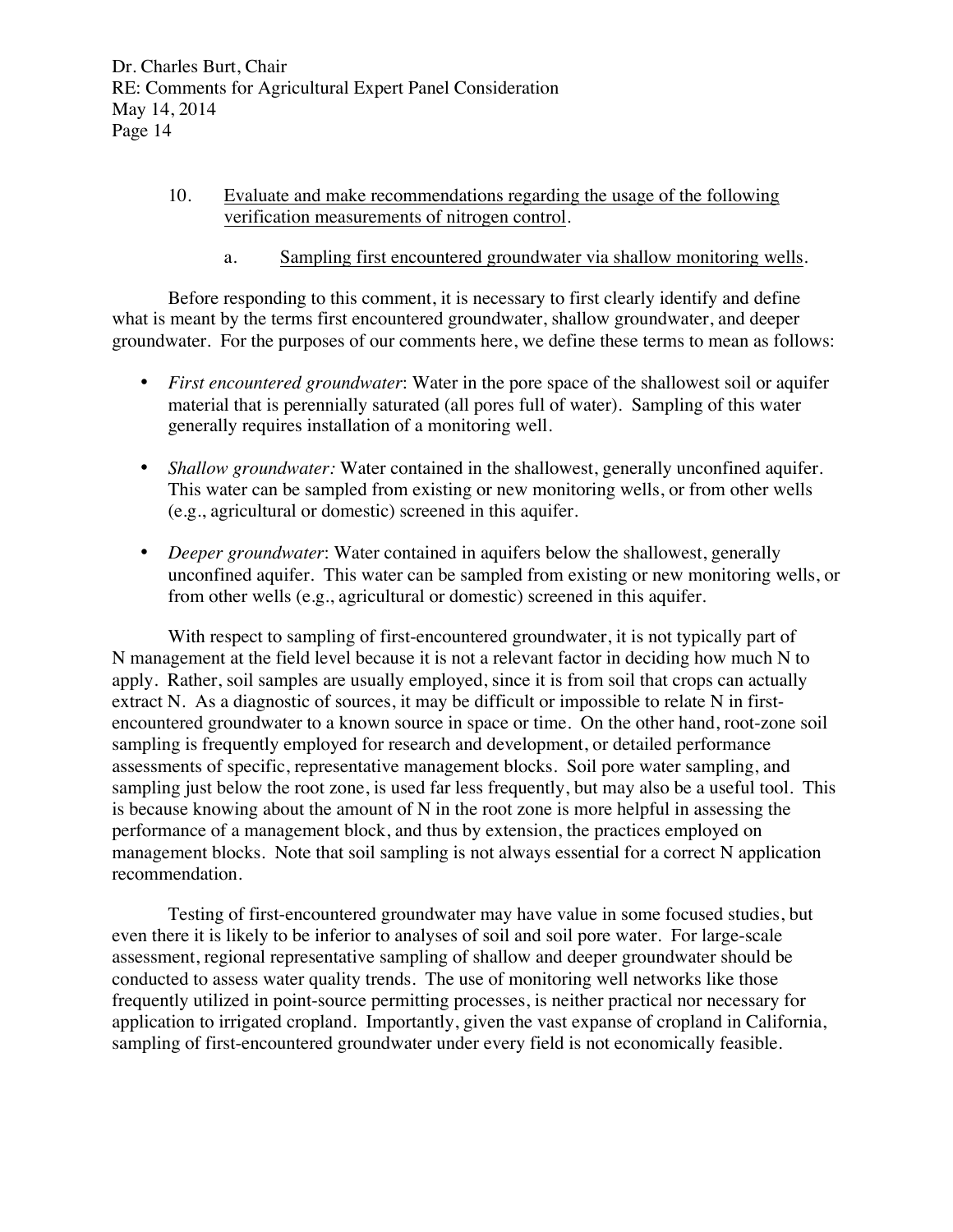> b. Direct sampling of groundwater from existing wells, such as an irrigation well or domestic drinking water well, near the field(s) where management practices for nitrogen are being implemented.

To answer this question, it is important to first determine the purpose for obtaining such information. If the purpose is to determine the effectiveness of management practices, we contend that the MPEP is more effective and scientifically valid rather than requiring direct sampling of all existing wells. Using existing irrigation or domestic drinking water wells is unlikely to provide useful information because siting of such wells was done based on water supply needs, and not for the evaluation of practices. Further, such wells may be influenced by other factors because they were sited for different purposes.

If the purpose is to determine and gather information for long-term trends in groundwater quality, we contend that results from a regional network of sampled wells can be used efficiently for this characterization. Monitoring of all irrigation and domestic wells is not necessary for obtaining trends, and again, is not useful for evaluating the effectiveness of management practices.

Further, data from such wells has limited usefulness because of the following:

- At best, groundwater N concentrations reflect the results of N management that occurred many years in the past.
- Unless the groundwater in question is being applied to crops (in which case its N content figures into N management planning), knowing the N concentrations of underlying groundwater does nothing to inform N management, and nothing to improve the environmental performance of irrigated lands. This is because (a) care must be taken in managing applied N, whether or not underlying groundwater happens to have low, moderate, or high N concentrations at the moment, and (b) N in these zones is not available to crops.
- As a diagnostic of sources, it may be difficult or impossible to relate N in groundwater to a known source in space or time.
	- c. Sampling of the soil profile to determine the extent to which nitrogen applied to a field moved below the root zone.

The use of soil sample results may be important information for growers to use as part of their N management planning process, but such results are not appropriate for verification purposes.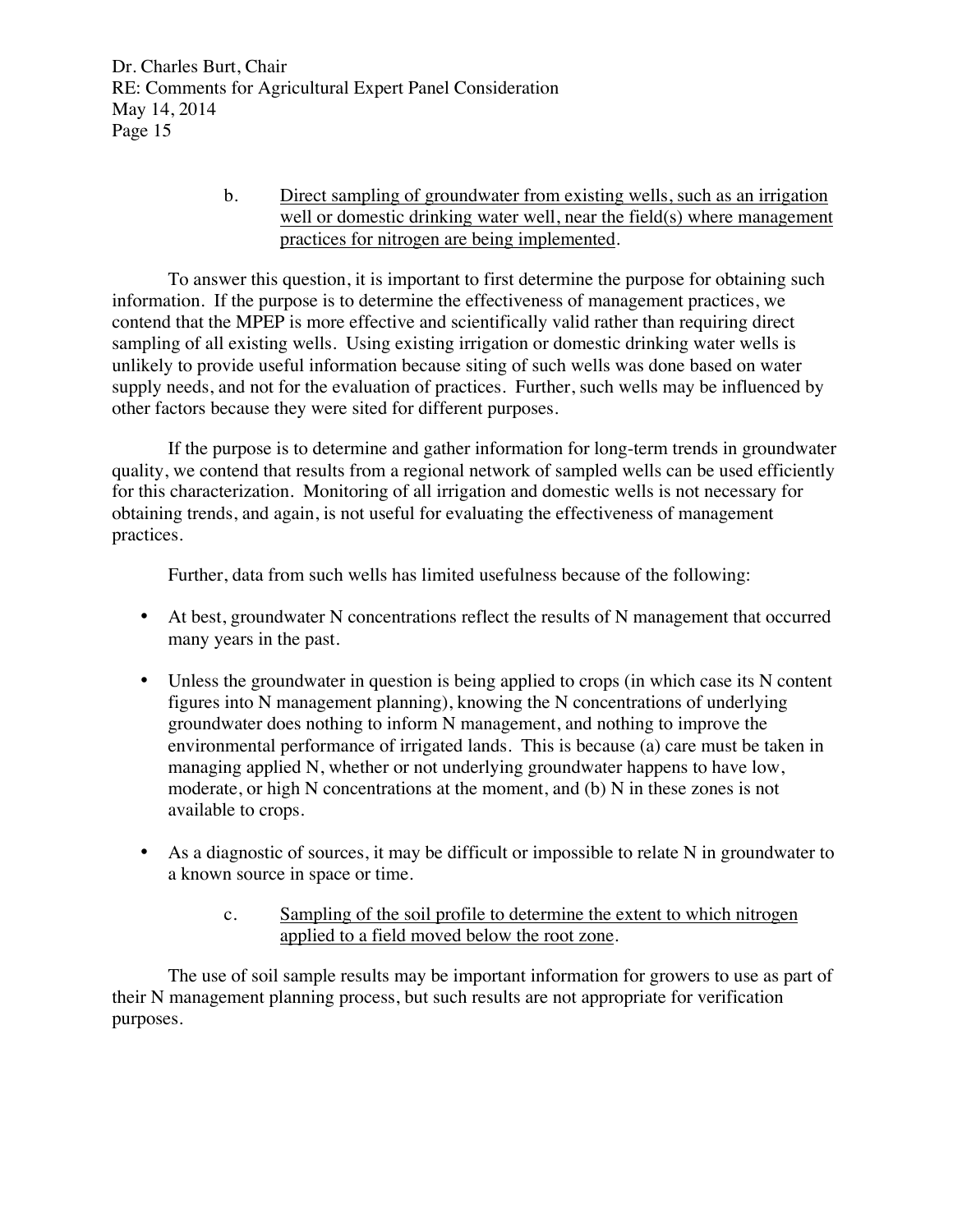## d. Representative sampling of a limited area and applying the results broadly.

It is not possible to answer this question in its current form because it does not identify what would be sampled in the representative area. We are uncertain if the question is referring to sampling of groundwater, soil, or some other parameter. However, to the extent that the question is referring to groundwater sampling, we agree in general that "representative" sampling is more appropriate than requiring groundwater monitoring of all farms. Such representative sampling approaches should be employed in both the trend monitoring programs as well as in the design of the MPEP. If the question is referring to representative sampling of fields where the impact of specific management practices is documented and verified to be effective, then applying the results broadly is appropriate (the approach used for the MPEP),

## e. Sampling water in surface water containment structures for their potential discharge to groundwater.

Sampling of water in a surface water containment structure as a standard requirement is not necessarily an appropriate verification measure because it fails to consider if the containment structure in question, and the water within the containment structure, actually poses a threat to groundwater quality. Sampling alone does not take into account soil type, construction of the structure, and other factors that can affect the potential discharge to groundwater.

> f. Estimating discharge to groundwater based on nitrogen balance model and measured irrigation efficiency.

This sort of detailed assessment is appropriate when it is part of studies conducted under the MPEP, which is a verification program as discussed above. However, it is not necessary to apply such assessments to every field.

11. Evaluate the relative merits, and make recommendations regarding the usage of, surface water measurement systems derived from either receiving water or a discharge monitoring approach to identify problem discharges.

The surface water monitoring approaches developed in the Central Valley waste discharge requirements are generally adequate to assess the influence of surface water discharges on receiving waters. Monitoring networks that include representative sampling locations in certain specified watersheds and/or subwatersheds have been installed and sampled for a number of years. Where problems have been detected, coalitions have effectively engaged growers to perform detailed source assessments, and to identify and implement corrective actions.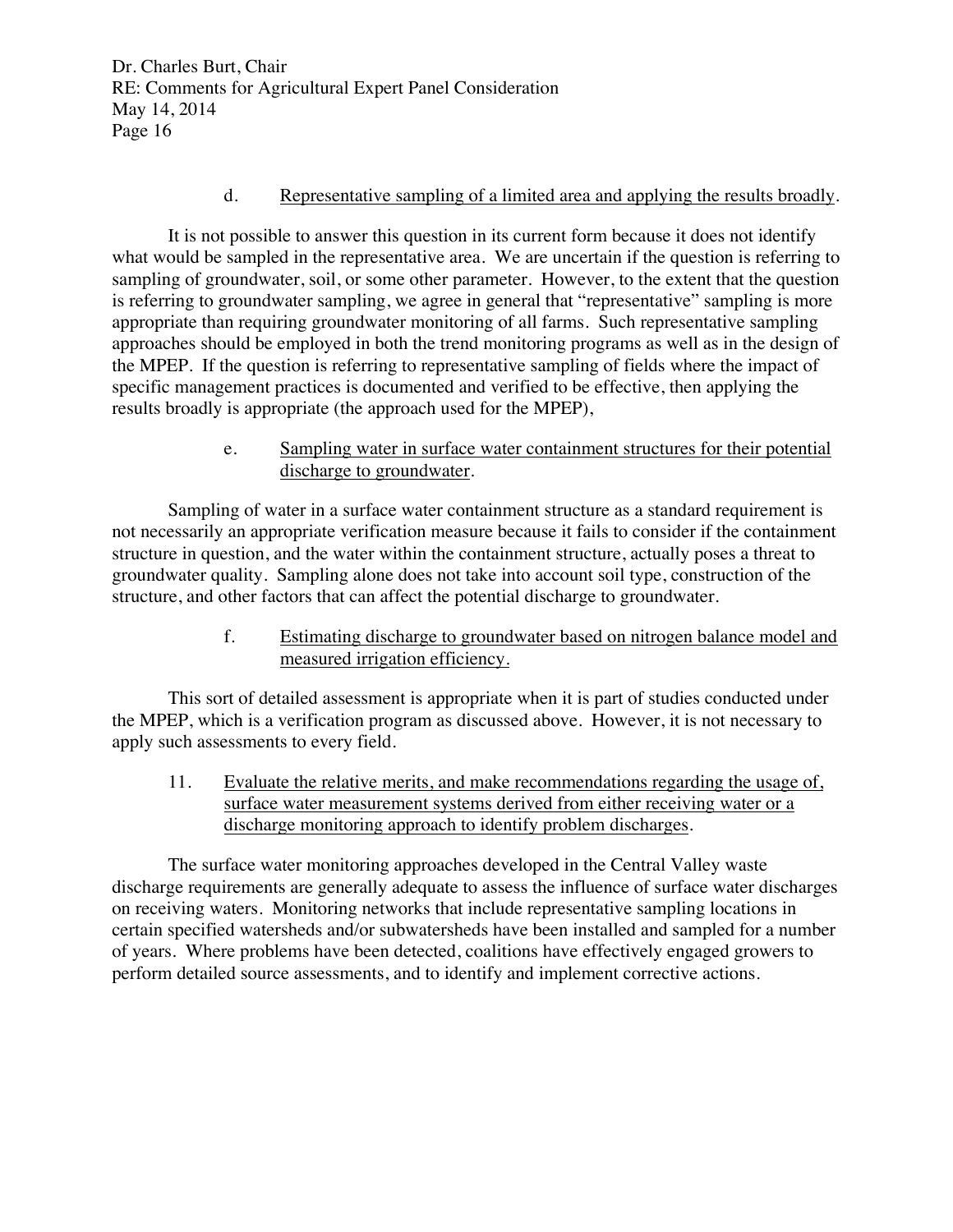### **IV. Reporting**

12. Evaluate and make recommendation on how best to integrate the results of the Nitrogen Tracking and Reporting System Task Force with any above recommendation regarding management practices and verification measures.

The Expert Panel is not beholden to the recommendations contained in the *Nitrogen Tracking and Reporting System Task Force Report*, and accordingly should not feel obligated to take the recommendations contained within the report. Rather than relying on or looking to this report, the Expert Panel should determine independently and make its own recommendations as to appropriate reporting of information.

In conducting such an assessment and making reporting recommendations, we encourage the Expert Panel to consider the intent and purpose of reporting certain information, and the usefulness of the information to the regional board with respect to its authority for protecting water quality. For example, there has been much public debate regarding the need for reporting the amount of total N applied by all growers. Some advocate that such information is necessary because it provides regional boards with information that it can use to estimate what quantity of N is traveling to groundwater, while others argue that such information is not useful to regional boards because it is just a total number that fails to consider crop need, atmospheric losses, N retained in soil, and other relevant information. Regardless, the point is that the Expert Panel needs to carefully consider the objective to be obtained with reporting.

Specifically, we believe that the most useful information that should be reported to regional boards is a combination of the following:

- Identification of protective management practices (i.e., MPEP).
- Classify lands based on crop/irrigation systems and levels of underlying groundwater vulnerability in each general locale, as described in GARs.
- Track application of suitable, protective management practices.
- Track the extent to which suitable management practices are implemented.
- Report the extent to which suitable management practices are implemented on a township level, as a percentage of each crop/irrigation setting.

To a large extent, the MPEP and Farm Evaluation elements of the Central Valley waste discharge requirements collectively already require that this information be developed and reported for highly vulnerable lands.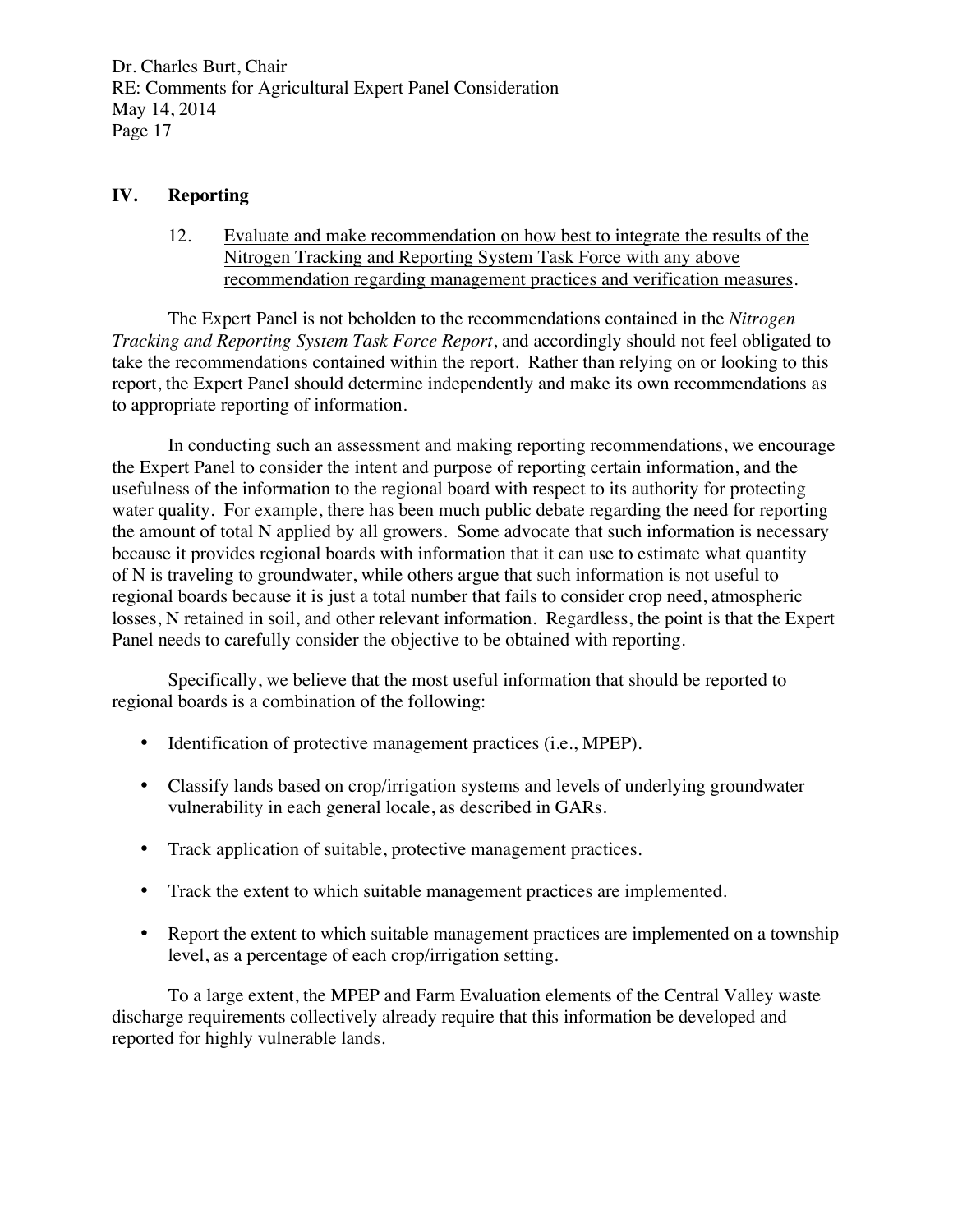With respect to tracking N applied on a field-by-field basis, the Expert Panel should consider the level of effort that might be required to implement such a tracking and reporting program statewide.

- First, it is exceptionally rare and difficult to attempt, much less to achieve, characterization of any single parameter across all of the management blocks/units over a vast (millions of acre) area. However, where this has been attempted, the results and costs are instructive. Examples include crop mapping efforts by DWR and the United States Bureau of Reclamation (USBR), pesticide use reporting, property taxation systems, and production reporting related to commodity programs. Each are exceptionally costly, suggesting that such programs cannot be developed without high levels of investment that would drain resources from practice development and implementation, likely impeding the achievement of water quality protection goals. Further, an inaccurate program, or methods of interpreting this costly information that might be misleading or distracting, can do more harm than good. Two examples of costly programs that track just a couple of land parameters follow. We encourage the Expert Panel to be mindful of the fact that a proposed N tracking program would exceed any of these existing programs in the number of parameters and frequency of collection per block/unit, and the complexity of the implied interpretation of those data.
	- o DWR maps field boundaries and crops in irrigated fields. The program cost for the Northern District (roughly the Sacramento Valley) runs about \$500,000/year when staff time is considered. Crop, irrigation method and source, and whether or not the field appears to have multiple crops are the main parameters noted. In many cases, not all parameters are collected, and field boundaries are probably too approximate for use in an N tracking program. Moreover, fields are checked only about once every seven years.
	- o USBR maps crops only annually in the Imperial Irrigation District boundary area. This alone costs an estimated \$600,000/year, or a little over a dollar per acre.
- Second, tracking N balances for intensive vegetable cropping operations with multiple crops and small management blocks could require collection and management of at least 10x the data required to track larger, single-crop, field crop settings. Program costs in these settings might reasonably be assumed to be proportionally (10x) higher. The previous two examples are more representative of the simpler, less costly case.

In summary, comprehensive N tracking and reporting, in which N balances for each management block/unit every year would be collected and managed, would be a very costly undertaking. Such an effort would only be warranted if commensurate benefits resulted, and if alternative tracking and reporting programs were not available. As shown above, we believe that there are alternative tracking and reporting requirements that provide regional boards with useful information for determining if management practices are protective of water quality, and if such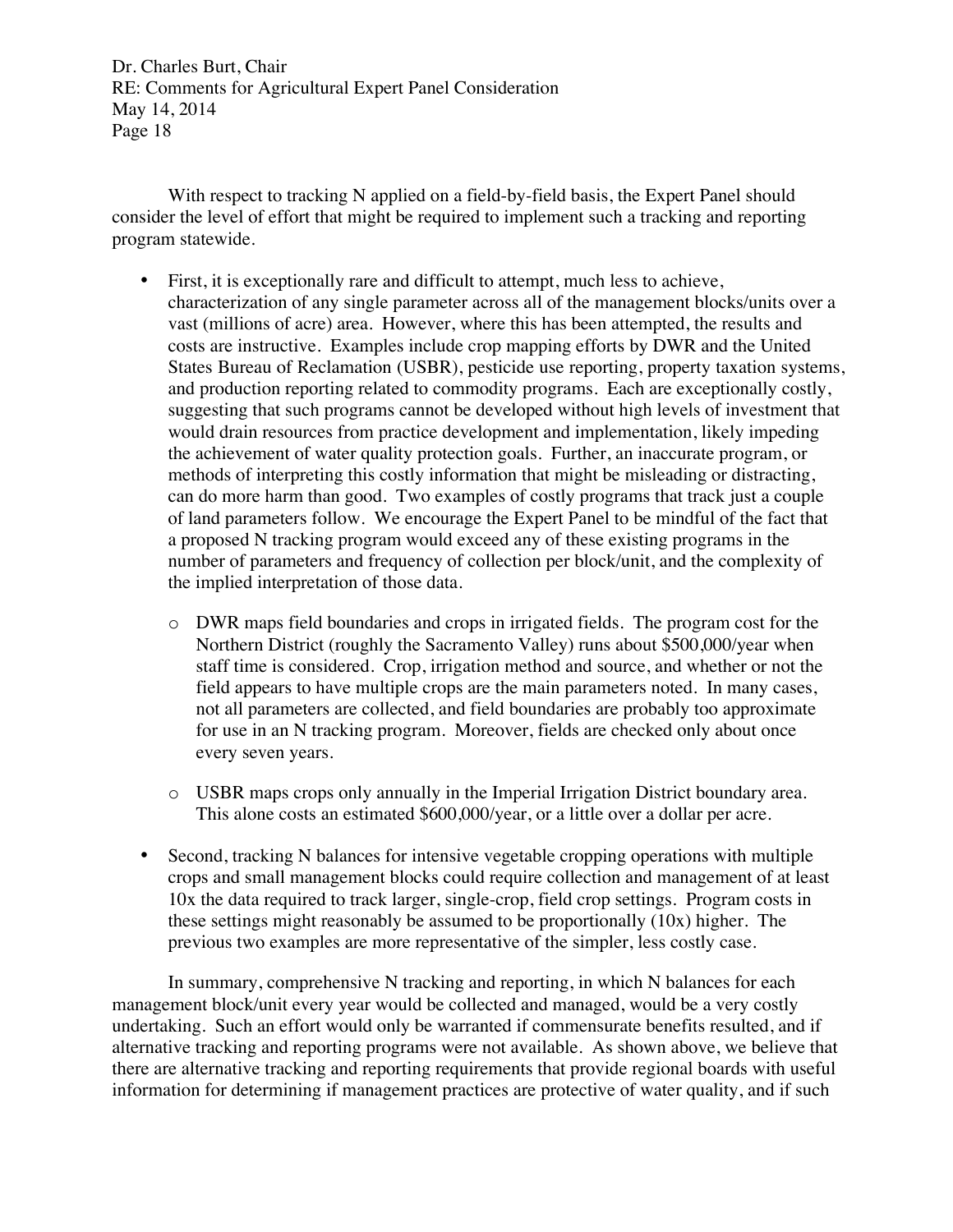practices are being implemented. Thus, rather than recommending the tracking and reporting of N, which we contend does not provide useful information that is reasonable considering the burden of obtaining the information, we encourage the Expert Panel to carefully evaluate the approaches advocated above (e.g., MPEP and tracking of management practice implementation).

13. Evaluate and make recommendations on the reporting requirements to report budgeting and recording of nitrogen application on a management block basis versus reporting aggregated numbers on a nitrate loading risk unit level. (Definitions of "management block" and "nitrate loading risk unit" are contained in State Water Board Order WQ 2013-0101.)

Reporting should be structured to verify that practices to reasonably maximize retention and use of applied N in the root zones of management blocks are being implemented. This type of reporting does not create a need for reporting the amount of N applied. Rather than expending limited resources on reporting of N, we recommend that resources be focused on more productive actions, such as GAR development, MPEP, outreach to members on MPEP results, and regional trend monitoring networks.

To the extent, however, that such reporting is nevertheless required, the following should be considered:

- Aggregation of fields/management blocks into relatively uniform management units, whether such units are physically contiguous or not. This will substantially reduce the reporting burden without loss of useful information. The same aggregation principle is being applied to reporting of management practice implementation with the Central Valley farm evaluations.
- Any broad-scale tracking should strictly minimize the number and complexity of parameters collected, since little meaningful analysis can be performed without knowing more about blocks/units than can practically be collected at this scale.
- Among N quantities that can be used, N crop need incorporates more site-specific information (loss processes, alternative N sources, etc.) than N consumption, and is therefore more useful.
- If N mass balances are determined to be appropriate for verification purposes (to which we would disagree), then in order of preference, consider the following approaches in lieu of broad-scale monitoring and reporting of N balances:
	- o Detailed monitoring of typical, archetypal plots that represent the range and diversity of conditions for which N balances are to be characterized.
	- o Employ standard statistical sampling methods, so that information can be gathered on representative sites.